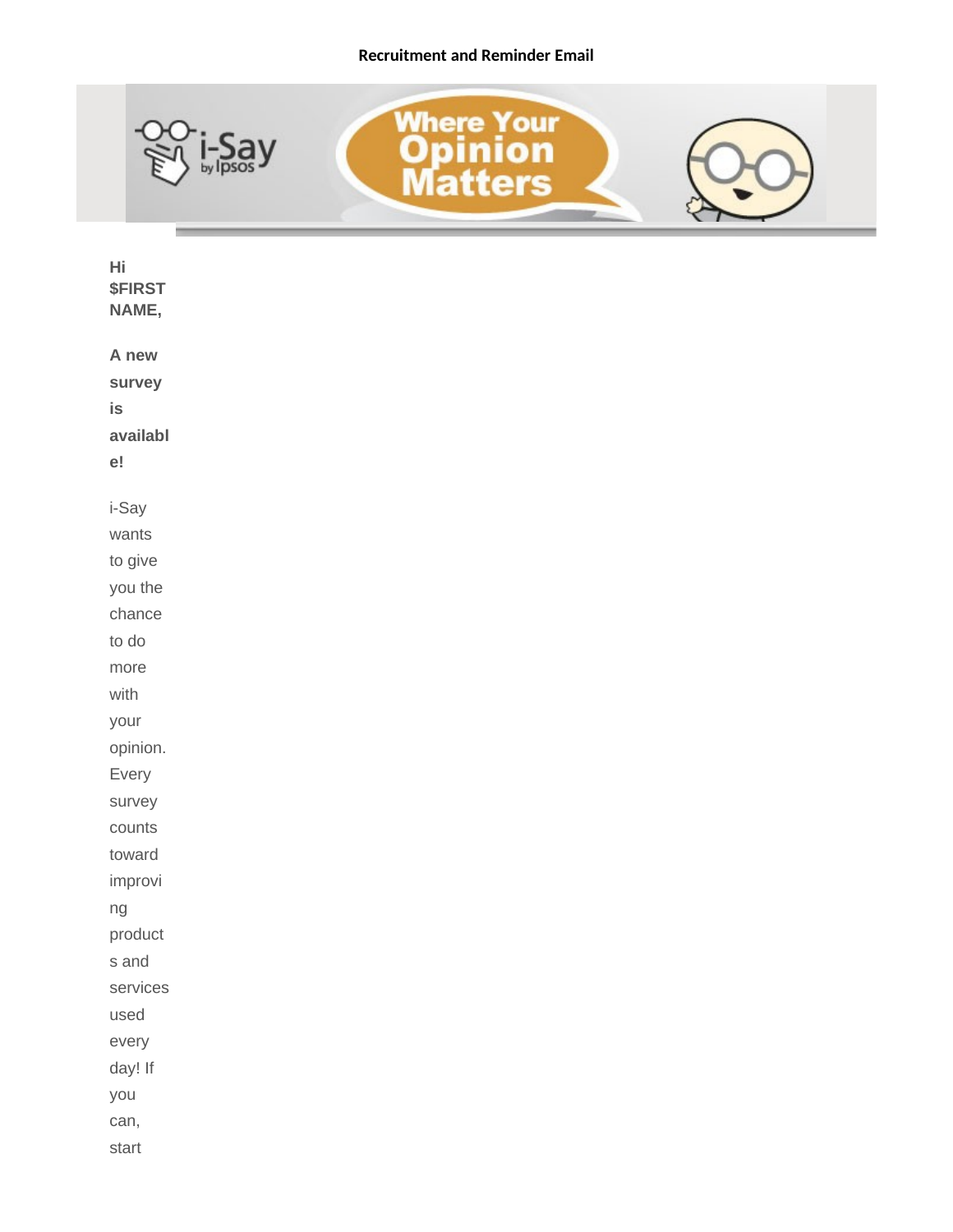this survey now or you may miss this opportunity to participate and earn rewards. By completing this survey, you will earn **i-Say points** and an entry into our **\$5,000 Monthly Click Draw**.



Note: If clicking above doesn't work, copy and paste this URL into your browser: \$LINK\$PANELISTID&supplierID=\$SupplierID&ci=\$LANGUAGECODE-\$IPS\_COUNTRYCODE

As always, your responses will be kept confidential. Thank you for your participation.

Sincerely,

mily Martin

You are receiving this email as a registered member of the i-Say panel. To ensure receipt of future email communication and surveys, please add [questions@i-say.com](mailto:questions@i-say.com) to your safe senders list.

| <b>CONTACT US</b>                                                                | <b>REFERENCE</b>   |                               |  | <b>SOCIAL</b> |  |  |  |
|----------------------------------------------------------------------------------|--------------------|-------------------------------|--|---------------|--|--|--|
| <b>Email:</b> guestions@i-say.com                                                | <b>PIN number:</b> | <b><i>SPANELISTID</i></b>     |  | Facebook      |  |  |  |
| i-Say Team<br>1600 Stewart Ave. Suite 500<br>Westbury, NY 11590                  | Survey:            | \$ISIS                        |  | Twitter       |  |  |  |
|                                                                                  | $\Omega$           | <b>TRUSTe Certified Email</b> |  | <b>Blog</b>   |  |  |  |
| REWARDS PROGRAM<br><b>UNSUBSCRIBE</b><br>PRIVACY POLICY                          |                    |                               |  |               |  |  |  |
| CASRO                                                                            |                    |                               |  |               |  |  |  |
| We are a member of the Council of American Survey Research Organizations (CASRO) |                    |                               |  |               |  |  |  |
| Copyright © 2013 Milpsos Insight. Part of the Global Ipsos Group                 |                    |                               |  |               |  |  |  |

DHHS research authorized by Section 1701(a)(4) of the Public Health Service Act (42 U.S.C. 300u(a)(4)). Confidentiality protected by 5 U.S.C. 552(a) and (b) and 21 CFR part 20. OMB Control # 0910-0713 Expires 6/30/2015

**Reminder Email**